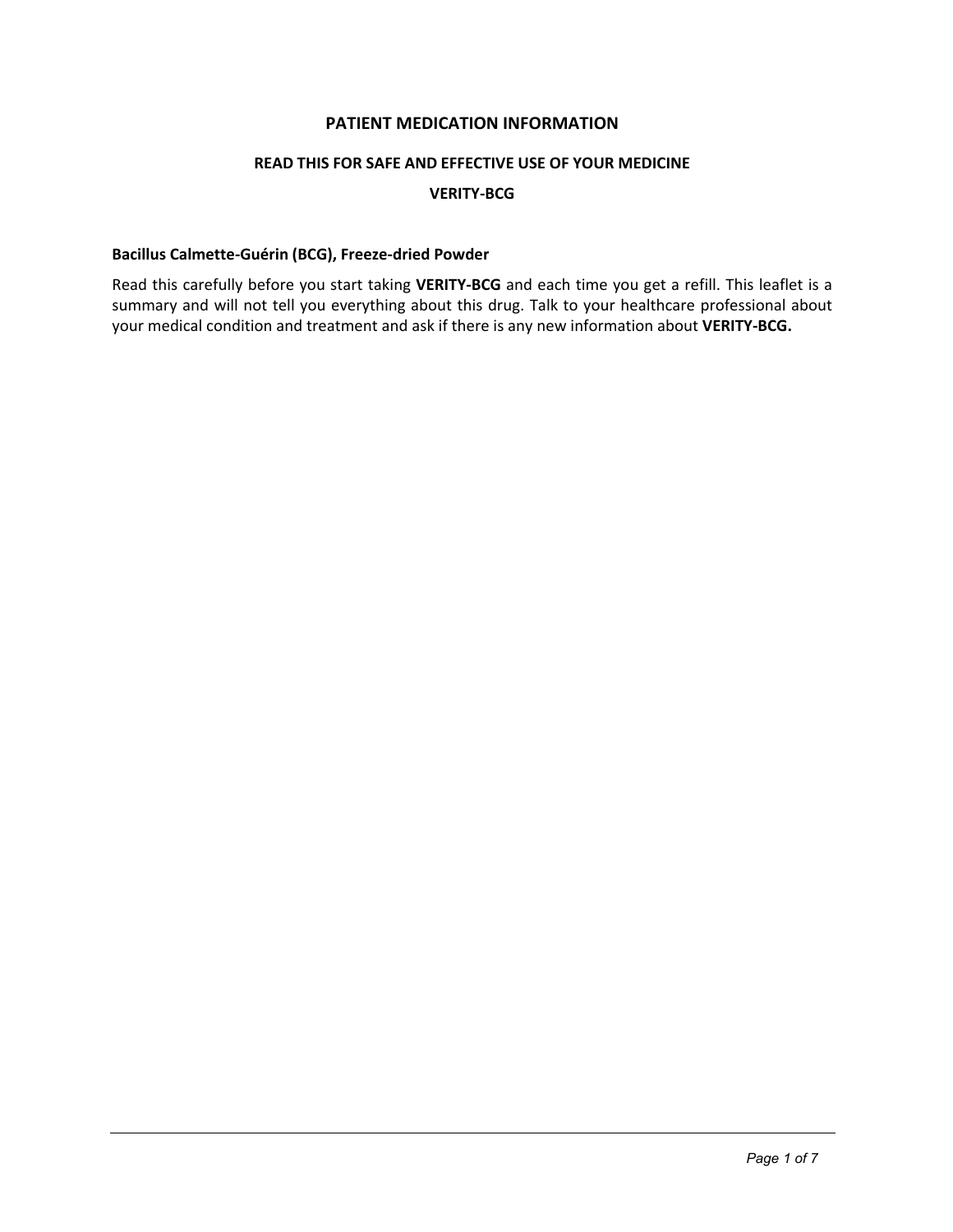### **Serious Warnings and Precautions**

- After the surgery to remove the cancer in your bladder you must wait two or three weeks, to give time for the bladder to heal, before treatment with VERITY-BCG can be started.
- If the bladder is injured when the tube in the urethra (catheter) is inserted on the day of treatment, then the treatment must be postponed until the bladder heals. Treatment with VERITY-BCG when the bladder is injured could cause a serious infection.
- If you have blood in your urine, you must have it evaluated and treated before VERITY-BCG can be given.
- If you have a fever, you must have it evaluated and treated before VERITY-BCG can be given.
- If you have a urinary tract infection or if you suffer from cystitis (inflammation of the bladder), you must have antibiotics before treatment with VERITY-BCG starts. Treatment with antibiotics needs to be finished before VERITY-BCG can be given.
- Before you start VERITY-BCG, your doctor will do a tuberculin skin test (also called a 'Mantoux' test) to see if you have ever been exposed to tuberculosis (TB). A small amount of TB protein is injected into the top layer of the skin in your lower arm. If you have ever been exposed to TB, your skin will react with a firm red bump in 2 or 3 days. If your skin does react, then you will need a medical evaluation and chest x-ray to make sure you do not have active TB disease. VERITY-BCG treatment cannot be given to you, if you have active TB disease.

# **What is VERITY-BCG used for?**

VERITY-BCG contains something called 'BCG' ('Bacillus Calmette-Guérin'). This bacteria has been weakened, so that it can be used as a safe medicine.

VERITY-BCG is used to treat early bladder cancer that has not invaded the muscle wall of the bladder. It is used after bladder surgery – to prevent or delay bladder cancers from growing back or spreading into the deeper layers of the bladder.

For the following indication(s) VERITY-BCG has been approved with conditions (NOC/c). This means it has passed Health Canada's review and can be bought and sold in Canada, but the manufacturer has agreed to complete more studies to make sure the drug works the way it should. For more information, talk to your healthcare professional.

 Adjuvant therapy after transurethral resection (TUR) of a primary or relapsing superficial papillary urothelial cell carcinoma of the bladder stage Ta (grade 2 or 3) or T1 (grade 1, 2, or 3), without concomitant carcinoma in situ. It is only recommended for stage Ta grade 1 papillary tumors, when there is judged to be a high risk (>50%) of tumor recurrence.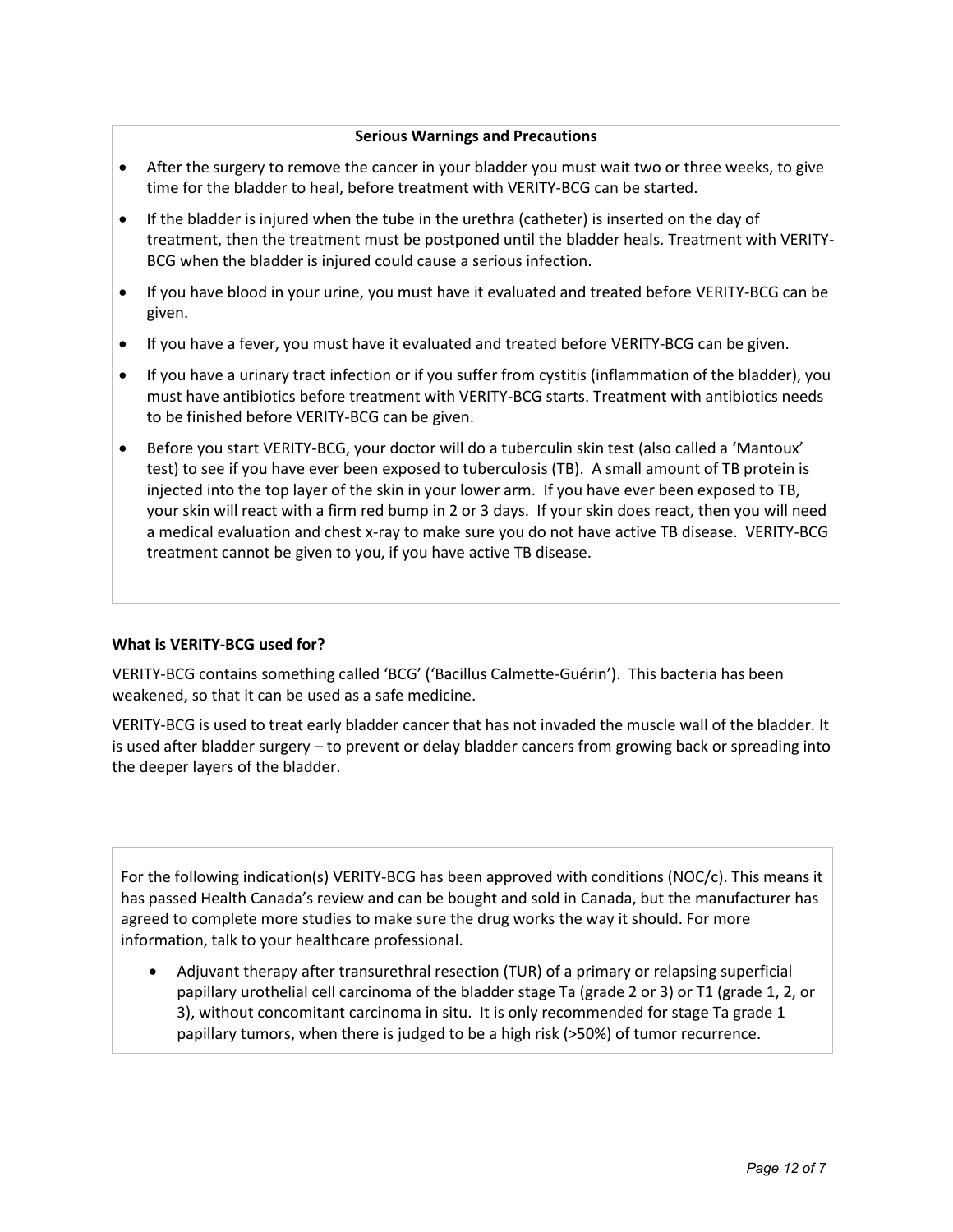# **What is a Notice of Compliance with Conditions (NOC/c)?**

A Notice of Compliance with Conditions (NOC/c) is a type of approval to sell a drug in Canada.

Health Canada only gives an NOC/c to a drug that treats, prevents, or helps identify a serious or lifethreatening illness. The drug must show promising proof that it works well, is of high quality, and is reasonably safe. Also, the drug must either respond to a serious medical need in Canada, or be much safer than existing treatments.

Drug makers must agree in writing to clearly state on the label that the drug was given an NOC/c, to complete more testing to make sure the drug works the way it should, to actively monitor the drug's performance after it has been sold, and to report their findings to Health Canada.

### **How does VERITY-BCG work?**

VERITY-BCG belongs to the group of medicines called immunostimulants. These medicines stimulate your immune system to fight the cancer in the bladder.

### **What are the ingredients in VERITY-BCG?**

Medicinal ingredients:Bacillus Calmette-Guérin (BCG): Strain Russian BCG-I.

Non-medicinal ingredients: Monosodium glutamate.

### **VERITY-BCG comes in the following dosage forms:**

Each vial contains 40 mg  $(1 - 8 \times 10^8 \text{ CFU})$  of VERITY-BCG in freeze-dried powder form. Each instillation in the bladder contains 80 mg of VERITY-BCG (2 vials) which is diluted in 50 mL of saline.

#### **Do not use VERITY-BCG if:**

- If you are hypersensitive (allergic) to Bacillus Calmette-Guérin (BCG) or any of the other ingredients of VERITY-BCG.
- If you have invasive bladder cancer.
- If you have any disease that impairs your immune system (and reduces your immunity against infectious diseases).
- If you take medicines that make your immune system weak.
- If you have human immunodeficiency virus (HIV) infection or acquired immune deficiency syndrome (AIDS).
- If you are pregnant or breastfeeding.
- If you have active tuberculosis.
- If you are being treated with anti-tuberculosis drugs.

# **To help avoid side effects and ensure proper use, talk to your healthcare professional before you take VERITY-BCG. Talk about any health conditions or problems you may have, including if you:**

 If your bladder wall or ureter is damaged, treatment will need to be postponed until the lesion has healed.

#### **Other warnings you should know about:**

- Treatment with VERITY-BCG may cause a positive reaction to the Tuberculin Skin Test.
- Your doctor might ask about activities that can put you at risk for HIV, such as having unsafe sex or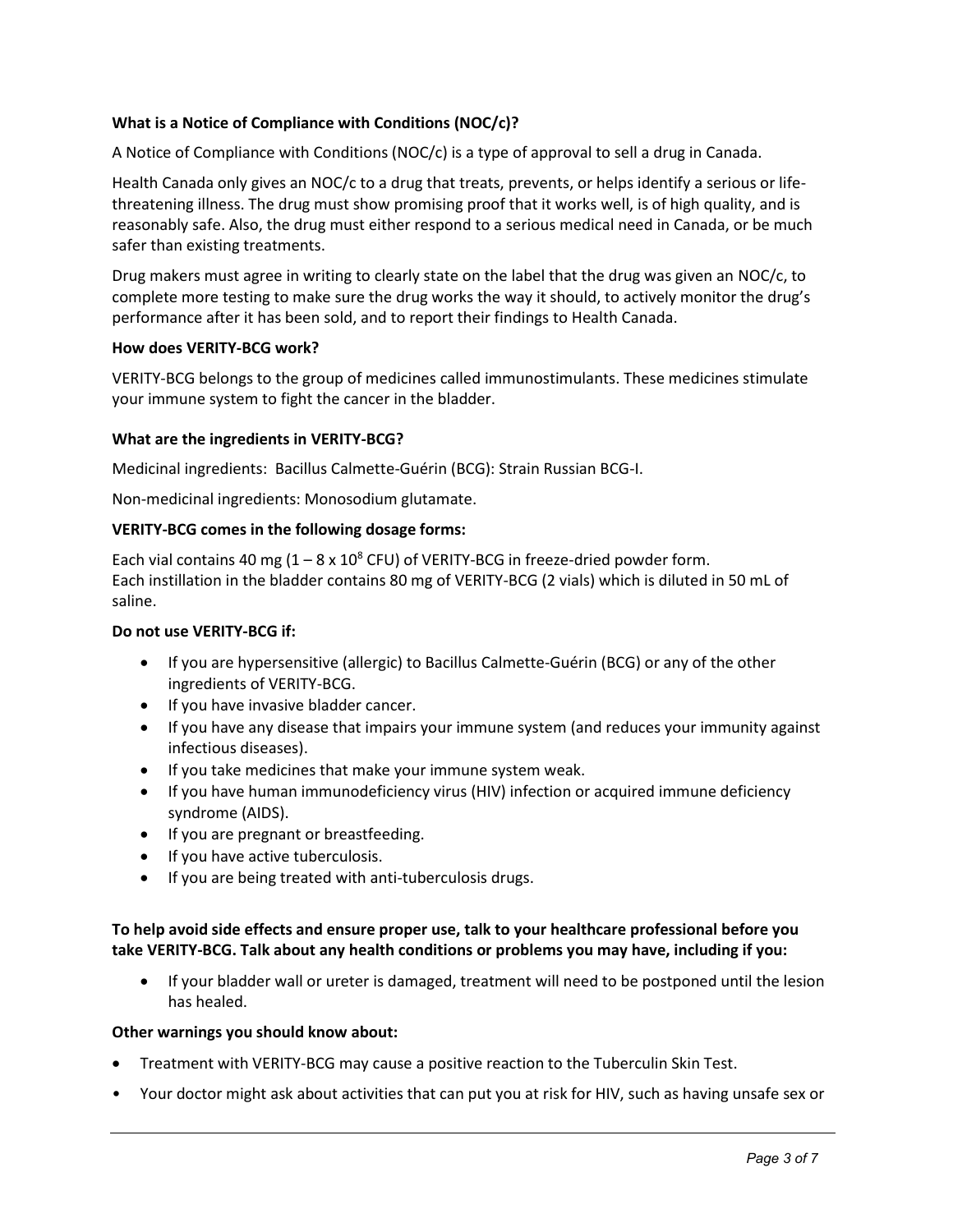sharing needles or syringes, if you use drugs. It may be necessary to take a blood test for HIV before starting treatment with VERITY-BCG. You cannot be treated with VERITY-BCG if you have HIV infection.

- You might pass on the BCG bacteria to your partner when you have sex during the first week after treatment. It is recommended that you avoid having sex during this time but if you do, then use a condom with intercourse throughout the entire treatment period and during the first week after treatment.
- If you are pregnant, VERITY-BCG should not be given.
- If you are breastfeeding, VERITY-BCG should not be given.
- There is no warning that your ability to drive or operate machines will be affected.

**Tell your healthcare professional about all the medicines you take, including any drugs, vitamins, minerals, natural supplements or alternative medicines.**

### **The following may interact with VERITY-BCG:**

- Antibiotics
- Medicines for tuberculosis
- Medicines which suppress the immune system (immune suppressants)
- Medicines which suppress the production of bone marrow cells (bone marrow suppressants)
- Radiation therapy
- If you are using any of these medicines or are undergoing one of these therapies, your doctor will probably postpone the treatment until you have stopped this treatment.

#### **How to take VERITY-BCG:**

VERITY-BCG will always be given by a healthcare professional in a healthcare setting.

### **Usual dose:**

The recommended dose per instillation is 80 mg (2 vials) of VERITY-BCG.

VERITY-BCG is usually given once a week for 6 weeks followed by additional doses of VERITY-BCG as part of your 'maintenance treatment'. Maintenance treatments will be given every few months for as long as one or three years, depending on the chances of your cancer coming back. Your doctor will talk to you about this.

#### Before it is given

- Do not drink any liquid the 4 hours before VERITY-BCG is given to you.
- You will be asked to pass urine immediately before VERITY-BCG is given to you.

#### Being given your medicine

• Your genital area will be cleaned with a sterile solution.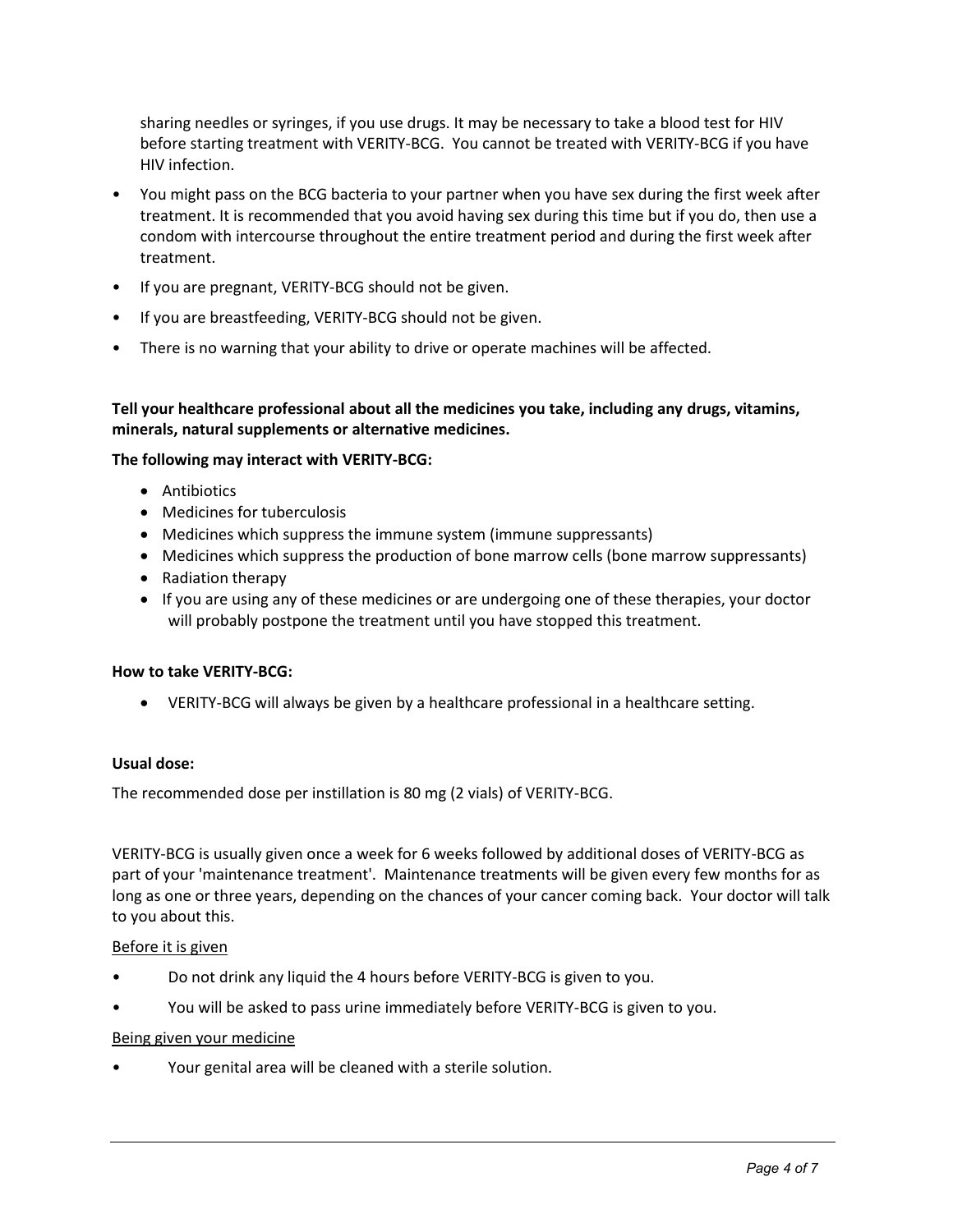- A nurse will then pass a small flexible tube into your bladder. This will remove any urine that is still in your bladder.
- Next, the doctor or nurse will attach a container of VERITY-BCG solution to the tube. VERITY-BCG will then run into your bladder through this tube. This will only take a few minutes.
- The tube will then be removed.

# After it has been given

- VERITY-BCG will be left in your bladder for 2 hours.
- Do not drink any liquid for 2 hours after you have been given VERITY-BCG.
- You will be asked to change positions every 15 minutes during the 2 hours VERITY-BCG is in your bladder. This will make sure that VERITY-BCG comes into contact with your bladder wall during treatment.
- After 2 hours, you will be asked to pass urine, to empty your bladder. You should do this while sitting down to avoid splashing your urine around the toilet.

# During the next 6 hours

- If you need to pass urine again, also do this while sitting down.
- Every time you pass urine, add two cups of household bleach to the toilet.
- Leave the bleach and urine to stand in the toilet for 15 minutes before flushing. If clothing has been soiled, it should be laundered and dried separately at a high temperature. Incontinence pads should be soaked in bleach, wrapped separately in a plastic bag and thrown in the garbage.

# **Overdose:**

VERITY-BCG is made up from a standard bottle by your doctor, pharmacist, or nurse. It is unlikely that you will receive too much VERITY-BCG.

If you think you, or a person you are caring for, have taken too much VERITY-BCG, contact a healthcare professional, hospital emergency department, or regional poison control centre immediately, even if there are no symptoms.

# **Missed Dose:**

It is very important to go to all your appointments for treatment. If you miss an appointment, call your doctor to make another one as soon as you can. If doses are missed, they may be replaced later. Your doctor will talk to you about this.

# **What are possible side effects from using VERITY-BCG?**

These are not all the possible side effects you may have when taking VERITY-BCG. If you experience any side effects not listed here, tell your healthcare professional.

- You may feel unwell and have fever, chills, muscle aches or tiredness.
- You may have burning or pain when you urinate.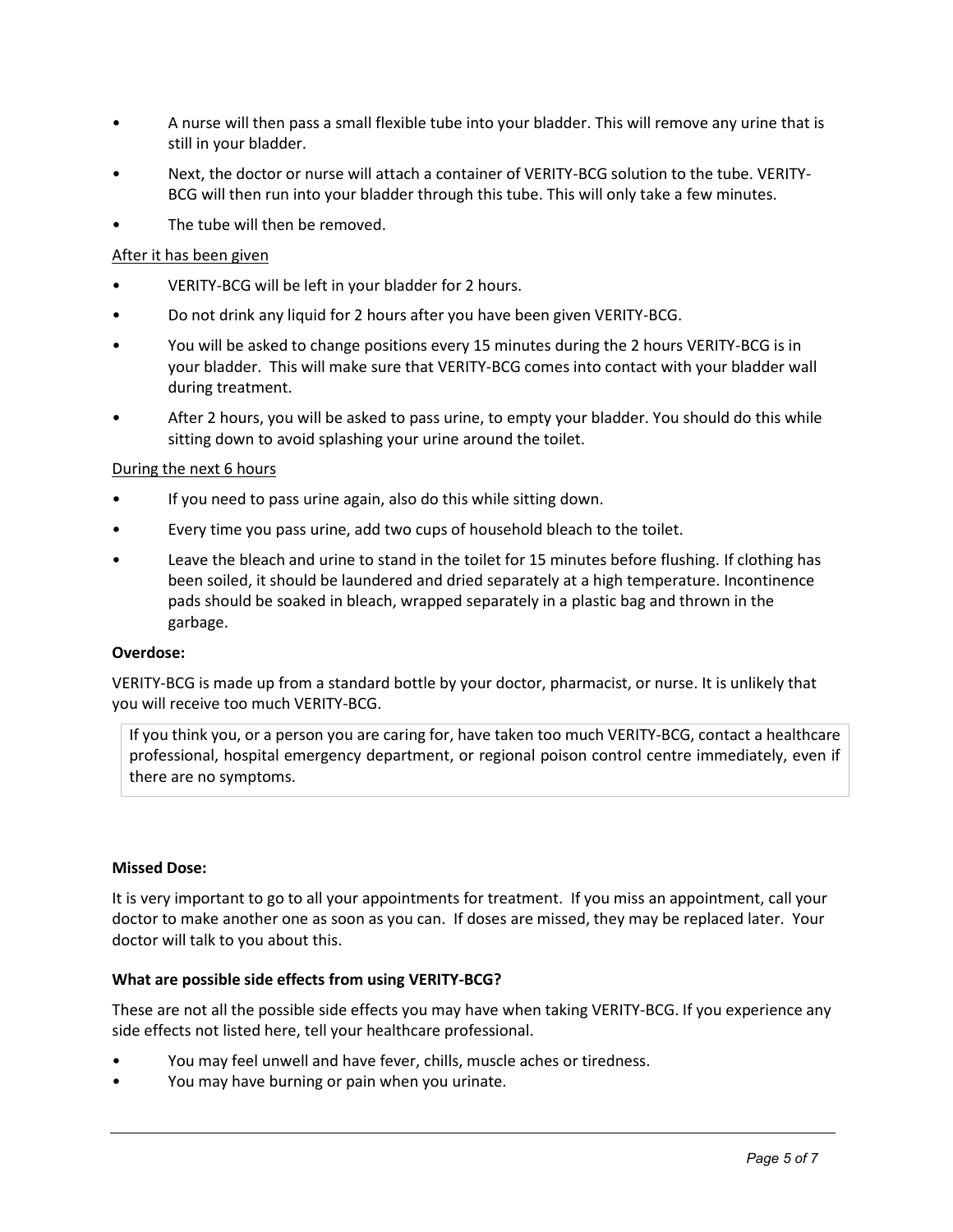- You may urinate more often than usual.
- You may have sudden urges to urinate immediately.
- You may have blood in your urine.

| Serious side effects and what to do about them |                                      |              |                               |
|------------------------------------------------|--------------------------------------|--------------|-------------------------------|
| Symptom / effect                               | Talk to your healthcare professional |              | Stop taking drug and          |
|                                                | Only if severe                       | In all cases | get immediate<br>medical help |
| <b>VERY COMMON</b>                             |                                      |              |                               |
| Blood in the Urine                             |                                      | ✓            |                               |
| Painful or difficult urination                 | ✓                                    |              |                               |
| Fever less than 39°C                           |                                      |              |                               |
| Flu-like symptoms, fatigue                     |                                      |              |                               |
| <b>COMMON</b>                                  |                                      |              |                               |
| <b>Urinary Frequency or Urgency</b>            | ✓                                    |              |                               |
| Fever greater than 39°C                        |                                      | ✓            |                               |
| Any Fever Lasting longer than 24-              |                                      |              |                               |
| 48 hours                                       |                                      |              |                               |
| Allergic reactions                             |                                      |              |                               |
| <b>RARE</b>                                    |                                      |              |                               |
| Burning during urination                       | ✔                                    |              |                               |
| Skin rash                                      |                                      | ✓            |                               |
| Joint pain                                     |                                      |              |                               |
| Cough                                          | ✔                                    |              |                               |
| Eye pain or irritation/redness                 |                                      |              |                               |
| Nausea or vomiting                             |                                      |              |                               |
| Jaundice                                       |                                      | ✓            |                               |
| BCG infection in the blood (sepsis)            |                                      |              |                               |
| Abnormal arterial dilation due to              |                                      |              |                               |
| bacterial infection (infective                 |                                      |              |                               |
| aneurysm)                                      |                                      |              |                               |
| Inability to urinate                           |                                      |              |                               |

If you have a troublesome symptom or side effect that is not listed here or becomes bad enough to interfere with your daily activities, tell your healthcare professional.